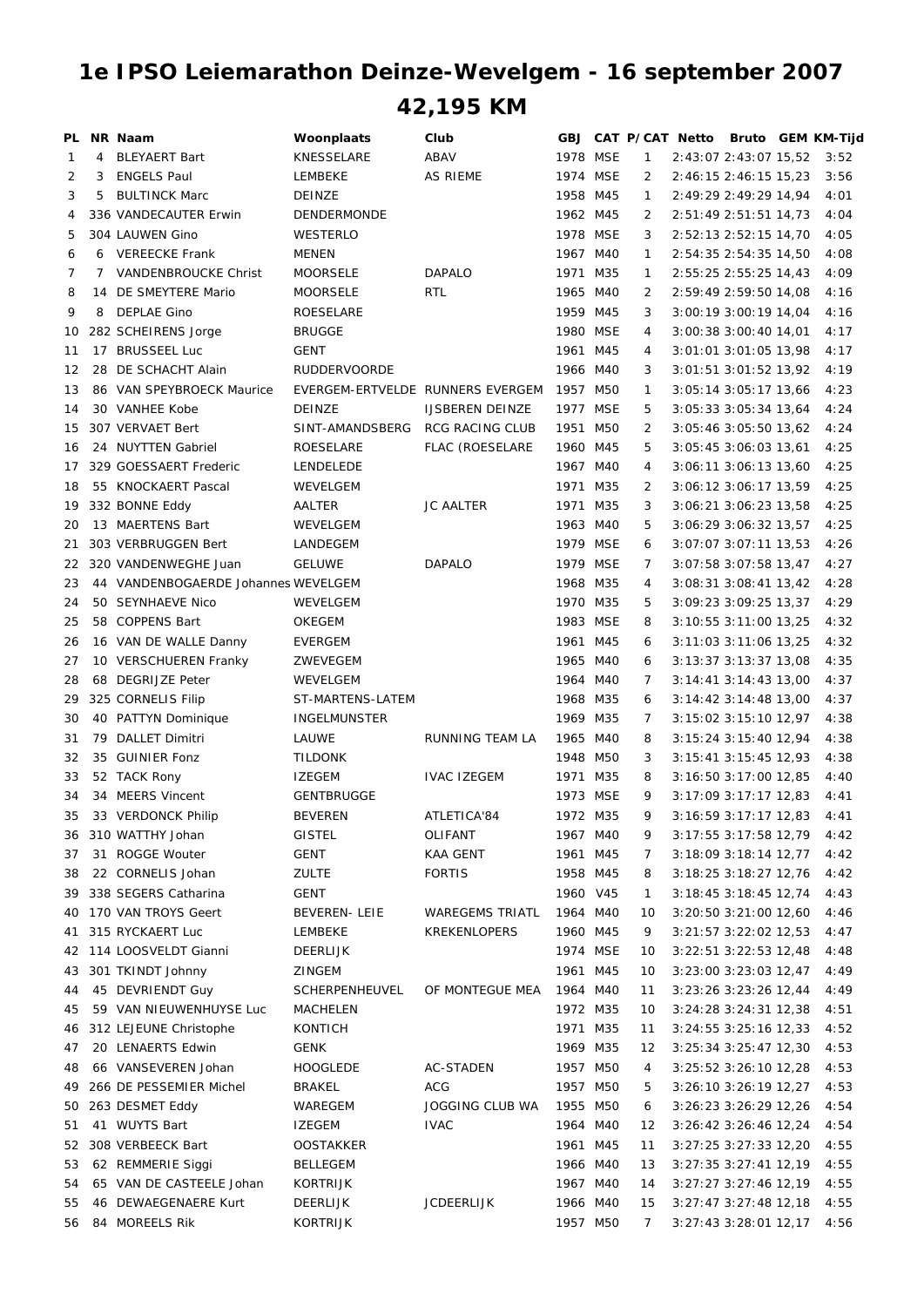| PL | NR Naam                         | Woonplaats          | Club                | <b>GBJ</b> |              | CAT P/CAT Netto Bruto GEM KM-Tijd |      |
|----|---------------------------------|---------------------|---------------------|------------|--------------|-----------------------------------|------|
| 57 | 305 D'HAENE Christine           | DEURNE (ANTW.)      | <b>BRABO</b>        | 1963 V40   | 1            | 3:28:43 3:28:50 12,12             | 4:57 |
| 58 | 73 WITTOUCK Stephan             | <b>KORTRIJK</b>     |                     | 1966 M40   | 16           | 3:29:04 3:29:08 12,11             | 4:57 |
| 59 | 71 VERSCHAETE Christof          | WEVELGEM            |                     | 1969 M35   | 13           | 3:29:20 3:29:27 12,09             | 4:58 |
| 60 | 105 CALIS Filip                 | MARKE               |                     | 1971 M35   | 14           | 3:29:39 3:29:49 12,07             | 4:58 |
| 61 | 53 SERCU Filiep                 | <b>HEULE</b>        | <b>AB MARKE</b>     | 1963 M40   | 17           | 3:30:05 3:30:16 12,04             | 4:59 |
| 62 | 94 VANDERMEERSCH Siegfried      | <b>ICHTEGEM</b>     |                     | 1963 M40   | 18           | $3:29:57$ $3:30:21$ 12,04         | 4:59 |
| 63 | 49 VERHAEGHE Christophe         | ZWIJNAARDE          | JC DE PINTE         | 1975 MSE   | 11           | 3:30:49 3:30:54 12,00             | 5:00 |
| 64 | 38 GHESQUIERE Dany              | WEVELGEM            |                     | 1970 M35   | 15           | $3:31:00$ $3:31:02$ 12,00         | 5:00 |
| 65 | 21 VANHOVE Edward               | MAASEIK             | MAAS-EN-KEMPENR     | 1977 MSE   | 12           | 3:30:58 3:31:11 11,99             | 5:00 |
| 66 | 313 BEHAEGHE Bart               | <b>HEURNE</b>       | <b>SLOTENDRIES</b>  | 1957 M50   | 8            | 3:31:32 3:31:40 11,96             | 5:01 |
| 67 | 285 DE BACKER Yves              | AFFLIGEM            |                     | 1965 M40   | 19           | $3:31:32$ $3:31:45$ 11,96         | 5:01 |
| 68 | 39 BUYSSENS Yves                | LAUWE               |                     | 1968 M35   | 16           | 3:32:18 3:32:33 11,91             | 5:02 |
| 69 | 15 CLAERHOUT Piet               | ZOMERGEM            |                     | 1972 M35   | 17           | 3:32:15 3:32:35 11,91             | 5:02 |
| 70 | 60 KLOEK Patrick                | ANTWERPEN           | ATLETICA 84         | 1964 M40   | 20           |                                   | 5:02 |
|    |                                 |                     |                     |            |              | 3:32:19 3:32:36 11,91             |      |
| 71 | 85 ROTTIERS Walter              | DEURNE              |                     | 1954 M50   | 9            | 3:33:06 3:33:13 11,87             | 5:03 |
| 72 | 149 MERLIER Dirk                | WAREGEM             | AMI SEMICONDUCT     | 1963 M40   | 21           | 3:33:09 3:33:35 11,85             | 5:04 |
| 73 | 56 TAGHON Kurt                  | ZOMERGEM            | <b>JC AALTER</b>    | 1967 M40   | 22           | 3:33:31 3:33:37 11,85             | 5:04 |
| 74 | 98 GHEYSEN Dominiek             | HARELBEKE           |                     | 1962 M45   | 12           | $3:34:18$ $3:34:29$ 11,80         | 5:05 |
| 75 | 331 DEDUYTSCHE Raf              | ZWEVEZELE           |                     | 1944 M50   | 10           | 3:34:31 3:34:39 11,79             | 5:05 |
| 76 | 88 TACQ Luc                     | WEVELGEM            | SPORTERS VOOR M     | 1953 M50   | 11           | 3:34:37 3:34:46 11,79             | 5:05 |
| 77 | 42 VERMEULEN Annie              | KLUISBERGEN         | <b>KASVO</b>        | 1961 V45   | 2            | 3:34:52 3:34:56 11,78             | 5:06 |
| 78 | 115 SOENEN Andy                 | LAUWE               | RUNNING TEAM LA     | 1970 M35   | 18           | 3:34:44 3:35:00 11,78             | 5:06 |
| 79 | 26 HONORE Alain                 | SPIERE - HELKIJN    | <b>GEEN</b>         | 1958 M45   | 13           | 3:35:04 3:35:06 11,77             | 5:06 |
| 80 | 318 COUCKE Francis              | <b>KOKSIJDE</b>     |                     | 1967 M40   | 23           | 3:35:34 3:35:37 11,74             | 5:07 |
| 81 | 83 VAN PARIJS Marleen           | <b>BREDENE</b>      | JOGGINGTEAM DE      | 1964 V40   | 2            | 3:35:36 3:35:39 11,74             | 5:07 |
| 82 | 323 CLAEREBOUDT Jan             | LINT                | <b>LOOPCLUB</b>     | 1962 M45   | 14           | 3:35:49 3:35:58 11,72             | 5:07 |
| 83 | 87 DE RIDDER Koen               | <b>EEKLO</b>        |                     | 1973 MSE   | 13           | 3:35:31 3:35:59 11,72             | 5:07 |
| 84 | 319 CARPENTIER Andre            | <b>BLANKENBERGE</b> |                     | 1957 M50   | 12           | $3:36:16$ $3:36:34$ 11,69         | 5:08 |
| 85 | 107 SIERENS Eric                | MALDEGEM            | <b>KREKENLOPERS</b> | 1956 M50   | 12           | 3:36:27 3:36:34 11,69             | 5:08 |
| 86 | 81 COUSSÉE Koenraad             | LICHTERVELDE        | ROAD RUNNERS TO     | 1963 M40   | 24           | $3:37:12$ $3:37:13$ 11,66         | 5:09 |
| 87 | 135 CRUYT Rudy                  | HARELBEKE           |                     | 1964 M40   | 25           | $3:37:02$ $3:37:14$ 11,65         | 5:09 |
| 88 | 337 BREYNE Jos                  | GRIMBERGEN          |                     | 1960 M45   | 15           | 3:37:15 3:37:20 11,65             | 5:09 |
| 89 | 43 MAGHERMAN Patrick            | <b>DESSELGEM</b>    |                     | 1966 M40   | 26           | 3:37:21 3:37:22 11,65             | 5:09 |
| 90 | 80 WABBES Wim                   | <b>GENT</b>         |                     | 1959 M45   | 16           | $3:37:16$ $3:37:24$ 11,65         | 5:09 |
| 91 | 316 HUGELIER Johan              | <b>INGELMUNSTER</b> | AVI                 | 1966 M40   | 27           | $3:37:53$ $3:38:01$ 11,61         | 5:10 |
| 92 | 93 SCHIETGAT Dominiek           | <b>KORTRIJK</b>     |                     | 1963 M40   | 28           | 3:37:53 3:38:08 11,61             | 5:10 |
|    |                                 |                     |                     |            |              |                                   |      |
| 93 | 67 BERT Joost                   | <b>KORTRIJK</b>     | <b>WDTC</b>         | 1956 M50   | 14           | 3:38:20 3:38:25 11,59             | 5:11 |
| 94 | 132 WOUTERS Dirk                | <b>MORTSEL</b>      |                     | 1967 M40   | 29           | 3:38:33 3:38:47 11,57             | 5:11 |
| 95 | 130 TANGE Johan                 | MIDDELKERKE         |                     | 1960 M45   | 17           | 3:38:56 3:39:03 11,56             | 5:11 |
| 96 | 29 DEPAEMELAERE Maarten         | MENEN               |                     | 1968 M35   | 19           | 3:38:43 3:39:05 11,56             | 5:12 |
| 97 | 164 REMMERY Isabelle            | WEVELGEM            |                     | 1968 V35   | $\mathbf{1}$ | 3:38:45 3:39:05 11,56             | 5:12 |
| 98 | 184 VANLUCHENE Henri            | <b>KRUISHOUTEM</b>  | <b>MMC</b>          | 1963 M40   | 30           | 3:38:433:39:0811,55               | 5:12 |
| 99 | 78 CORRIETTE Jean-Luc           | REKKEM              |                     | 1955 M50   | 15           | 3:39:31 3:39:38 11,53             | 5:12 |
|    | 100 104 MATTHEEUWS Hans         | <b>HERTSBERGE</b>   |                     | 1962 M45   | 18           | 3:39:14 3:39:43 11,52             | 5:12 |
|    | 101 148 POLSPOEL Dirk           | <b>WORTEGEM</b>     |                     | 1952 M50   | 16           | 3:39:35 3:39:50 11,52             | 5:13 |
|    | 102 288 FIGYS Koen              | <b>OPWIJK</b>       |                     | 1973 MSE   | 14           | 3:39:36 3:39:53 11,51             | 5:13 |
|    | 103 147 VAN DE PUTTE Dominiek   | TIELT               |                     | 1974 MSE   | 15           | 3:41:03 3:41:19 11,44             | 5:15 |
|    | 104 69 RYPENS Arnold            | <b>RUMST</b>        |                     | 1952 M50   | 17           | $3:41:19$ $3:41:24$ 11,43         | 5:15 |
|    | 105 187 JANSSENS Heidi          | EERNEGEM            |                     | 1975 VSE   | 1            | 3:40:57 3:41:26 11,43             | 5:15 |
|    | 106 97 VANSPAUWEN Jean-Pierre   | <b>HOUTHALEN</b>    |                     | 1947 M50   | 18           | 3:41:46 3:42:03 11,40             | 5:16 |
|    | 107 111 VAN DER STUYFT Pascal   | <b>GENT</b>         |                     | 1971 M35   | 20           | 3:42:58 3:42:59 11,35             | 5:17 |
|    | 108 212 DECAESTECKER Vincent    | <b>IEPER</b>        |                     | 1972 M35   | 21           | $3:42:36$ $3:43:02$ 11,35         | 5:17 |
|    | 109 70 VANDE CASTEELE Christian | <b>NIVELLES</b>     | <b>NAC</b>          | 1964 M40   | 31           | $3:42:46$ $3:43:05$ 11,35         | 5:17 |
|    | 110 61 VAN LAERE Peter          | MOERBEKE-WAAS       |                     | 1978 MSE   | 16           | $3:43:13$ $3:43:27$ 11,33         | 5:18 |
|    | 111 126 CHAMBAERE Regi          | ST-ELOOIS-WINKEL    | RUNNING TEAM LA     | 1963 M40   | 32           | $3:43:33$ $3:43:48$ 11,31         | 5:18 |
|    | 112 200 DE DEENE Veronique      | MOORSELE            | <b>BNLC</b>         | 1972 V35   | 2            | $3:43:43$ $3:44:03$ 11,30         | 5:19 |
|    | 113 136 DEJONGHE Dimitri        | <b>IEPER</b>        |                     | 1968 M35   | 22           | 3:43:43:3:44:03:11,30             | 5:19 |
|    | 114 96 VAN WOUWE Guy            | EDEGEM              |                     | 1961 M45   | 19           | $3:43:51$ $3:44:03$ 11,30         | 5:19 |
|    | 115 108 VELGHE Wilfried         | <b>HEULE</b>        | IVAC/IZEGEM         | 1949 M50   | 19           | 3:43:41 3:44:08 11,30             | 5:19 |
|    |                                 |                     |                     |            |              |                                   |      |
|    | 116 19 DE MEESTER Nico          | DEINZE              | AC DEINZE           | 1976 MSE   | 17           | 3:44:30 3:44:31 11,28             | 5:19 |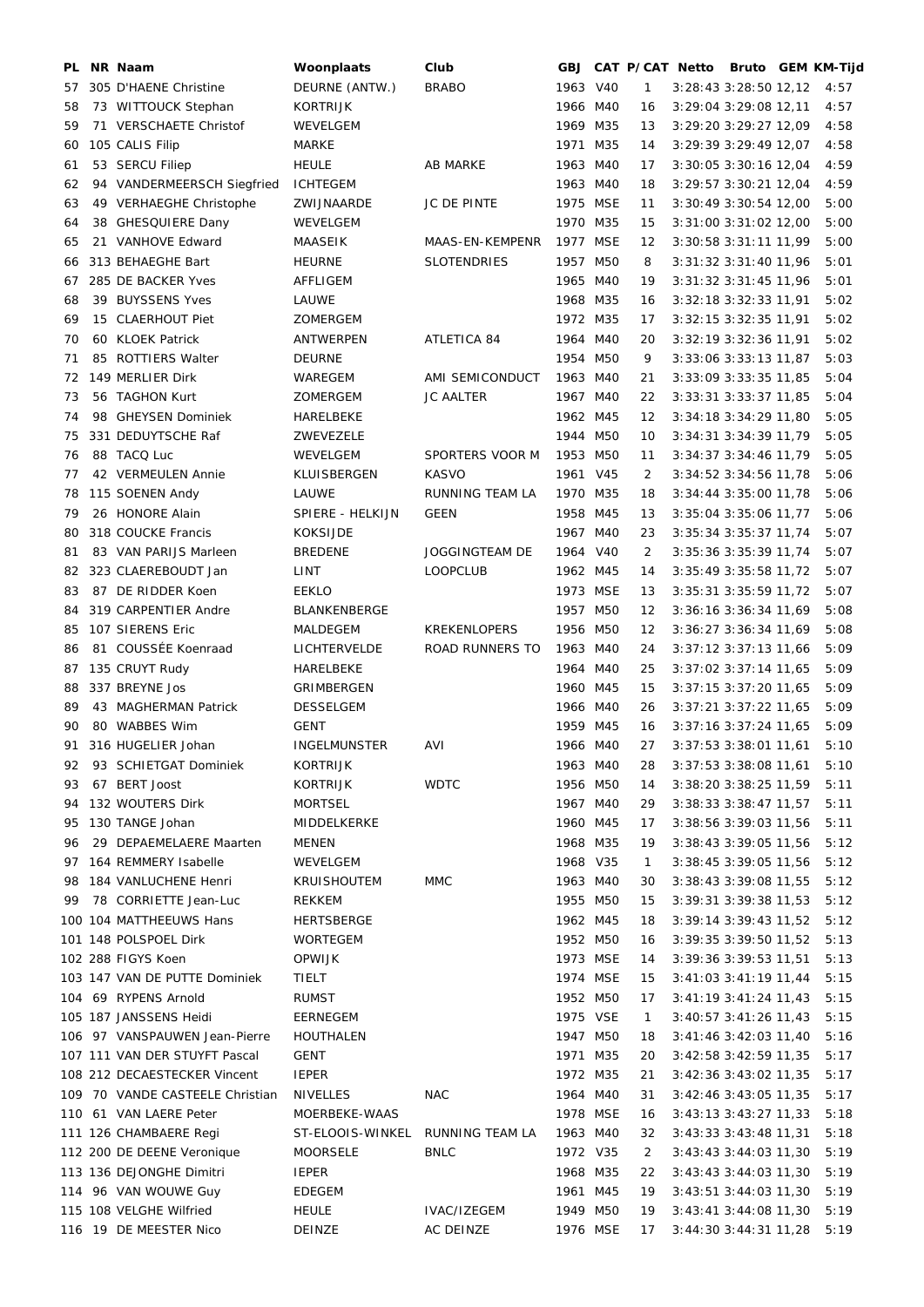|     | PL NR Naam                    | Woonplaats              | Club                   |          |              | GBJ CAT P/CAT Netto Bruto GEM KM-Tijd |                           |      |
|-----|-------------------------------|-------------------------|------------------------|----------|--------------|---------------------------------------|---------------------------|------|
|     | 117 269 LEQUEUX Frédéric      | <b>ETALLE</b>           | DEXIA-BIL RUNNE        | 1971 M35 | 23           |                                       | 3:44:48 3:45:05 11,25     | 5:20 |
|     | 118 244 HOSTE Didier          | LEDEGEM                 |                        | 1965 M40 | 33           |                                       | $3:45:02$ $3:45:25$ 11,23 | 5:21 |
|     | 119 171 BRUGGEMAN Francies    | HARELBEKE               |                        | 1971 M35 | 24           |                                       | $3:45:30$ $3:45:34$ 11,22 | 5:21 |
|     | 120 103 VANDENBUSSCHE Lut     | MARKE                   | ABM                    | 1957 V50 | $\mathbf{1}$ |                                       | $3:45:34$ $3:45:49$ 11,21 | 5:21 |
|     | 121 109 VERSTRYNGE André      | MALDEGEM                |                        | 1958 M45 | 20           |                                       | 3:45:57 3:46:04 11,20     | 5:21 |
|     | 122 290 VAN MULDERS Gust      | <b>OPWIJK</b>           |                        | 1957 M50 | 20           |                                       | $3:46:10$ $3:46:27$ 11,18 | 5:22 |
|     | 123 199 BATTHEU Michiel       | <b>MOORSELE</b>         | <b>BNLC</b>            | 1971 M35 | 25           |                                       | $3:46:13$ $3:46:33$ 11,18 | 5:22 |
|     | 124 272 VERHAEST Sophie       | LAUWE                   | <b>JOGGINGCLUB WEV</b> | 1971 V35 | 3            |                                       | 3:46:16 3:46:36 11,17     | 5:22 |
|     | 125 137 LE COUTER Stijn       | TIELT                   | <b>AVMO</b>            | 1979 MSE | 18           |                                       | 3:46:43 3:46:49 11,16     | 5:23 |
|     | 126 321 GABRIELS Peter        | JABBEKE                 |                        | 1970 M35 | 26           |                                       | 3:46:59 3:47:00 11,15     | 5:23 |
|     | 127 326 XAVIER Muchey         | RUMBEKE                 | ITC (IZEGEM TRI        | 1975 MSE | 19           |                                       | 3:47:01 3:47:08 11,15     | 5:23 |
|     |                               |                         |                        |          |              |                                       |                           |      |
|     | 128 188 VAN HECKE Gerda       | <b>VEURNE</b>           |                        | 1951 V50 | 2            |                                       | 3:46:40 3:47:09 11,15     | 5:23 |
|     | 129 208 HOLVOET Hans          | WEVELGEM                |                        | 1965 M40 | 34           |                                       | 3:46:593:2311,13          | 5:23 |
|     | 130 330 VANNESTE Filip        | ZWEVEZELE               |                        | 1968 M35 | 27           |                                       | 3:47:30 3:47:37 11,12     | 5:24 |
|     | 131 183 BREUGHE Marnix        | LEDEGEM                 |                        | 1968 M35 | 28           |                                       | $3:47:28$ $3:47:51$ 11,11 | 5:24 |
|     | 132 77 VANMALDEGEM Marc       | OUDENAARDE              |                        | 1944 M50 | 21           |                                       | $3:47:45$ $3:47:55$ 11,11 | 5:24 |
|     | 133 265 VAN WONTERGHEM Jo     | <b>EEKLO</b>            |                        | 1966 M40 | 35           |                                       | 3:47:50 3:48:01 11,10     | 5:24 |
|     | 134 129 LUYTEN Willy          | OUD/TURNHOUT            | SPORTERS VOOR A        | 1945 M50 | 22           |                                       | 3:48:49 3:49:12 11,05     | 5:26 |
|     | 135 226 LUYCKX Luc            | <b>BORNEM</b>           | GEEN                   | 1969 M35 | 29           |                                       | 3:50:17 3:50:28 10,99     | 5:28 |
|     | 136 300 RAES Bart             | <b>KRUISHOUTEM</b>      |                        | 1982 MSE | 20           |                                       | 3:50:01 3:50:30 10,98     | 5:28 |
|     | 137 150 HUBRECHT Maud         | LAUWE                   | RUNNING TEAM LA        | 1973 VSE | 2            |                                       | 3:50:21 3:50:36 10,98     | 5:28 |
|     | 138 253 NIJS Leen             | <b>BEGIJNENDIJK</b>     | ROBA/42VOOR12          | 1960 V45 | 3            |                                       | 3:50:42 3:51:03 10,96     | 5:29 |
|     | 139 138 BUYSE Luk             | LAUWE                   |                        | 1964 M40 | 36           |                                       | 3:50:59 3:51:16 10,95     | 5:29 |
| 140 | 99 VANDENBERGHE Frederik      | <b>BLAUBERG-HERSELT</b> |                        | 1972 M35 | 30           |                                       | 3:51:39 3:51:42 10,93     | 5:29 |
|     | 141 75 VANOVERBERGHE Franky   | WEVELGEM                | <b>JOGGINGCLUB WEV</b> | 1967 M40 | 37           |                                       | 3:51:46 3:52:00 10,91     | 5:30 |
|     | 142 260 VAN HECKE Peter       | <b>BERCHEM</b>          |                        | 1964 M40 | 38           |                                       | 3:51:57 3:52:11 10,90     | 5:30 |
|     | 143 121 STANDAERT Michel      | WACHTEBEKE              |                        | 1957 M50 | 23           |                                       | 3:52:24 3:52:30 10,89     | 5:31 |
|     | 144 335 VANDERBERGHE Dirk     | <b>DUFFEL</b>           |                        | 1957 M50 | 24           |                                       | 3:52:06 3:52:39 10,88     | 5:31 |
|     | 145 110 COSYN Bart            | <b>DRONGEN</b>          |                        | 1968 M35 | 31           |                                       | 3:52:40 3:52:48 10,88     | 5:31 |
|     | 146 291 DE DONDER Bart        | <b>OPWIJK</b>           |                        | 1961 M45 | 21           |                                       | 3:52:51 3:53:07 10,86     | 5:31 |
|     | 147 196 DERHORE Ruben         | WEVELGEM                |                        | 1976 MSE | 21           |                                       | 3:53:12 3:53:19 10,85     | 5:32 |
|     | 148 175 VINQUIER Sabrina      | LAUWE                   | RUNNING TEAM LA        | 1972 V35 | 4            |                                       | 3:53:22 3:53:38 10,84     | 5:32 |
|     | 149 204 DELEU Serge           | LEDEGEM                 |                        | 1964 M40 | 39           |                                       | 3:53:31 3:53:54 10,82     | 5:33 |
|     | 150 311 CALLEWAERT Marnix     | SINT-ANDRIES            | <b>BEISBROEKLOPERS</b> | 1959 M45 | 22           |                                       | 3:54:38 3:55:01 10,77     | 5:34 |
|     |                               |                         |                        |          |              |                                       |                           |      |
|     | 151 287 MOENS Bjorn           | <b>OPWIJK</b>           |                        | 1969 M35 | 32           |                                       | 3:54:59 3:55:15 10,76     | 5:35 |
|     | 152 92 VAN WEST Jean-Philippe | AVERBODE                |                        | 1985 MSE | 22           | 3:55:17 3:55:23 10,76                 |                           | 5:35 |
|     | 153 228 VANDENBROUCKE Johan   | WEVELGEM                | JOGGINGCLUB WEV        | 1953 M50 | 25           |                                       | 3:55:09 3:55:30 10,75     | 5:35 |
|     | 154 182 CLINCK Stefan         | <b>BERCHEM</b>          |                        | 1965 M40 | 40           |                                       | 3:55:28 3:55:41 10,74     | 5:35 |
|     | 155 89 KONINCKX Wilfried      | <b>MORTSEL</b>          |                        | 1961 M45 | 23           |                                       | 3:55:32 3:55:49 10,74     | 5:35 |
|     | 156 173 DEVOS Wim             | MENEN                   |                        | 1963 M40 | 41           |                                       | 3:55:39 3:56:05 10,72     | 5:36 |
|     | 157 257 VANNESTE Stefaan      | LAUWE                   | RUNNING TEAM LA        | 1956 M50 | 26           |                                       | 3:56:10 3:56:27 10,71     | 5:36 |
|     | 158 112 ORGAER David          | <b>HEULE</b>            |                        | 1976 MSE | 23           |                                       | 3:56:12 3:56:27 10,71     | 5:36 |
|     | 159 206 COTTENIE Sven         | WEVELGEM                |                        | 1980 MSE | 24           |                                       | 3:56:49 3:57:05 10,68     | 5:37 |
|     | 160 74 DIJKHUIZEN Ron         | <b>ZOETERMEER NL</b>    |                        | 1954 M50 | 27           |                                       | 3:57:01 3:57:10 10,67     | 5:37 |
|     | 161 131 TAMINAU Luc           | DENDERMONDE             |                        | 1952 M50 | 28           |                                       | 3:57:27 3:57:48 10,65     | 5:38 |
|     | 162 178 ROOMS Carine          | <b>SINT NIKLAAS</b>     |                        | 1961 V45 | 4            |                                       | 3:57:42 3:58:03 10,64     | 5:38 |
|     | 163 324 MAESENS Frederic      | ROESELARE               | <b>JCW</b>             | 1960 M45 | 24           |                                       | 3:57:45 3:58:07 10,63     | 5:39 |
|     | 164 133 VERSPEELT Fritz       | <b>BELLEGEM</b>         |                        | 1967 M40 | 42           |                                       | 3:58:01 3:58:07 10,63     | 5:39 |
|     | 165 292 STUYCK Marcel         | <b>WAARLOOS</b>         |                        | 1946 M50 | 29           |                                       | 3:57:48 3:58:20 10,62     | 5:39 |
|     | 166 278 AMPE Fré              | DEINZE                  |                        | 1976 MSE | 25           |                                       | 3:57:50 3:58:21 10,62     | 5:39 |
|     | 167 101 GOVAERTS Jonathan     | GENT                    |                        | 1981 MSE | 26           |                                       | 3:57:48 3:58:21 10,62     | 5:39 |
|     | 168 122 AVERMAETE Marleen     | TIENEN                  |                        | 1975 VSE | 3            |                                       | 3:58:15 3:58:24 10,62     | 5:39 |
|     | 169 328 PEFEROEN Pieter       | WEVELGEM                |                        | 1977 MSE | 27           |                                       | 3:58:01 3:58:32 10,61     | 5:39 |
|     | 170 286 MAERTENS Dave         | <b>GENT</b>             |                        | 1972 M35 | 33           |                                       | 3:58:29 3:58:48 10,60     | 5:40 |
|     | 171 158 JANSSEN Panda         | <b>BRUNSSUM NL</b>      |                        | 1965 M40 | 43           |                                       | 3:58:35 3:59:08 10,59     | 5:40 |
|     | 172 106 BOUCKAERT Erik        | MAARKEDAL               |                        | 1954 M50 | 30           |                                       | 3:59:12 3:59:18 10,58     | 5:40 |
|     | 173 230 MEESE Geert           | TIELT                   |                        | 1958 M45 | 25           |                                       | 3:59:32 3:59:58 10,55     | 5:41 |
|     | 174 119 MAERTENS Yves         |                         |                        |          |              |                                       |                           |      |
|     |                               | <b>BEVEREN LEIE</b>     |                        | 1966 M40 | 44           |                                       | 3:59:41 4:00:04 10,55     | 5:41 |
|     | 175 284 VAN HOLSBEECK Ann     | AFFLIGEM                |                        | 1964 V40 | 3            |                                       | 4:00:35 4:00:48 10,51     | 5:42 |
|     | 176 140 DEFLO Gino            | WEVELGEM                |                        | 1964 M40 | 45           |                                       | 4:01:18 4:01:38 10,48     | 5:44 |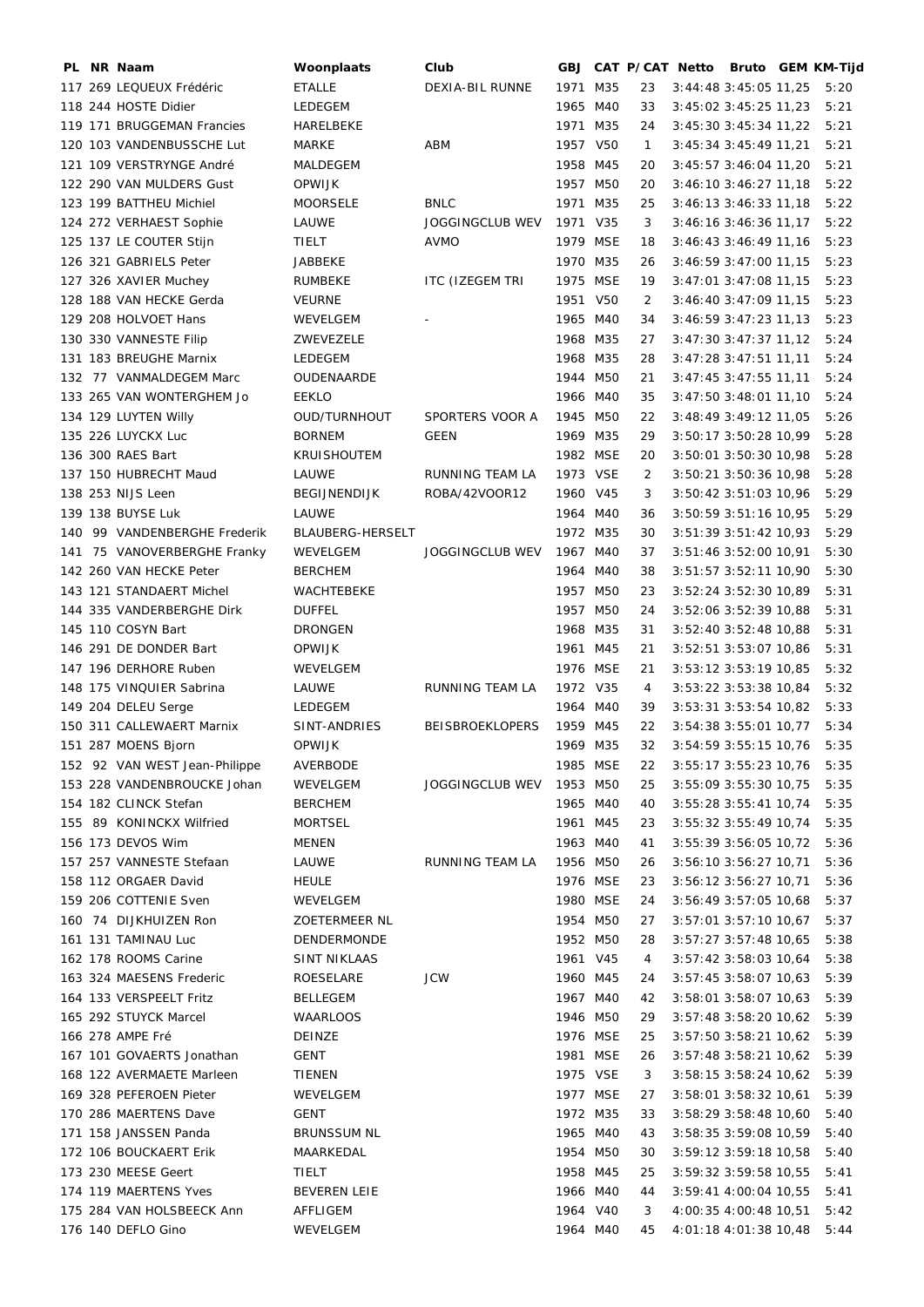|     | PL NR Naam                              | Woonplaats           | Club                   |          |    | GBJ CAT P/CAT Netto Bruto GEM KM-Tijd |                            |      |
|-----|-----------------------------------------|----------------------|------------------------|----------|----|---------------------------------------|----------------------------|------|
|     | 177 210 VERDONCK William                | BEVEREN-WAAS         | VOLHARDING             | 1944 M50 | 31 | 4:02:05 4:02:24 10,44                 |                            | 5:45 |
|     | 178 95 DE VIS Sven                      | <b>BURST</b>         |                        | 1973 MSE | 28 | 4:02:35 4:02:55 10,42                 |                            | 5:45 |
|     | 179 270 AELBRECHT Dirk                  | OPWIJK               |                        | 1969 M35 | 34 | 4:03:38 4:03:54 10,38                 |                            | 5:47 |
|     | 180 339 CINOTTI Bernard                 | <b>BOUSSOIT</b>      | <b>BJB</b>             | 1960 M45 | 26 | 4:04:21 4:04:24 10,36                 |                            | 5:48 |
|     | 181 261 SCHENKELS Steven                | <b>DEURNE</b>        |                        | 1974 MSE | 29 | 4:04:01 4:04:30 10.35                 |                            | 5:48 |
|     | 182 127 NOTTE Kurt                      | OOSTAKKER            | <b>SLOTENDRIESLOPE</b> | 1959 M45 | 27 |                                       | 4:04:17 4:04:42 10,35      | 5:48 |
|     | 183 151 WARLOP Steven                   | <b>GULLEGEM</b>      |                        | 1968 M35 | 35 |                                       | 4:04:49 4:04:54 10,34      | 5:48 |
|     | 184 172 VANDERHEYDEN Mario              | <b>VICHTE</b>        |                        | 1971 M35 | 36 |                                       | 4:05:14 4:05:19 10,32      | 5:49 |
|     | 185 224 OSTYN Chris                     | DEERLIJK             |                        | 1958 M45 | 28 |                                       | 4:05:27 4:05:31 10,31      | 5:49 |
|     | 186 218 VANDENHENDE Ruth                | ZWEVEGEM             |                        | 1971 V35 | 5  |                                       | 4:05:22 4:05:41 10,30      | 5:49 |
|     | 187 139 VERDICKT Kris                   | SINT-PAUWELS         | <b>JOGGINGCLUB STE</b> | 1963 M40 | 46 |                                       | 4:05:26 4:05:54 10,30      | 5:50 |
|     | 188 176 VERHAEGEN Dries                 | WEVELGEM             | <b>JOGGINGCLUB WEV</b> | 1976 MSE | 30 |                                       | 4:06:01 4:06:32 10,27      | 5:51 |
|     | 189 281 SCHOCKAERT Jan                  | AALST                |                        | 1958 M45 | 29 | 4:06:04 4:06:37 10,27                 |                            | 5:51 |
|     | 190 195 DONCKELS Yasmine                | LAUWE                | RUNNING TEAM LA        | 1973 VSE | 4  |                                       | 4:06:22 4:06:38 10,27      | 5:51 |
|     | 191 194 DUPONT Christophe               |                      | RUNNING TEAM LA        | 1968 M35 | 37 |                                       |                            | 5:51 |
|     |                                         | LAUWE                |                        |          |    |                                       | 4:06:22 4:06:38 10,27      |      |
|     | 192 205 LESAGE Bart                     | KORTRIJK-BISSEGEM    |                        | 1960 M45 | 30 | 4:06:33 4:06:58 10,25                 |                            | 5:51 |
|     | 193 298 DHAENENS Bruno                  | DEINZE               |                        | 1968 M35 | 38 | 4:07:15 4:07:16 10,24                 |                            | 5:52 |
|     | 194 120 RAES Filip                      | ST-ELOOIS-WINKEL     |                        | 1962 M45 | 31 |                                       | 4:08:16 4:08:19 10,20      | 5:53 |
|     | 195 146 DE SCHRYNMAKERS Frederic HANNUT |                      |                        | 1960 M45 | 32 |                                       | 4:08:46 4:09:04 10.16      | 5:54 |
|     | 196 198 DE WITTE Bob                    | WUUSTWEZEL           | <b>GAV GOOREINDSE</b>  | 1961 M45 | 33 |                                       | 4:09:01 4:09:11 10,16      | 5:54 |
|     | 197 201 DELVOY Joeri                    | GENT                 | AMIS                   | 1977 MSE | 31 |                                       | 4:09:17 4:09:42 10,14      | 5:55 |
|     | 198 275 MOSTINCKX David                 | <b>MECHELEN</b>      |                        | 1980 MSE | 32 | 4:09:34 4:09:51 10,13                 |                            | 5:55 |
|     | 199 91 DE MOOR Leo                      | WESTENDE             |                        | 1947 M50 | 32 | 4:09:19 4:09:54 10,13                 |                            | 5:55 |
|     | 200 333 BODSON Dominique                | <b>GRAND-HALLEUX</b> |                        | 1971 M35 | 39 |                                       | 4:10:43 4:11:04 10,08      | 5:57 |
|     | 201 297 VANHOO Ann                      | <b>GULLEGEM</b>      |                        | 1965 V40 | 4  |                                       | 4:10:55 4:11:18 10,07      | 5:57 |
|     | 202 334 VANDAELE Kristof                | <b>HOUTHULST</b>     |                        | 1974 MSE | 33 | 4:11:07 4:11:27 10,07                 |                            | 5:58 |
|     | 203 240 ACX Patrick                     | WEVELGEM             |                        | 1949 M50 | 33 | 4:11:21 4:11:35 10,06                 |                            | 5:58 |
|     | 204 190 SEYNHAEVE Bea                   | WEVELGEM             | <b>JC WEVELGEM</b>     | 1951 V50 | 3  |                                       | 4:11:22 4:11:35 10,06      | 5:58 |
|     | 205 220 HAEZAERT Tom                    | AALST                |                        | 1975 MSE | 34 | 4:11:31 4:11:52 10,05                 |                            | 5:58 |
|     | 206 262 LAPIERE Dominiek                | MENEN                |                        | 1960 M45 | 34 |                                       | 4:11:56 4:12:11 10,04      | 5:59 |
|     | 207 141 GYSSELS Luc                     | <b>GENT</b>          |                        | 1964 M40 | 47 |                                       | 4:12:19 4:12:44 10,02      | 5:59 |
|     | 208 177 CONTI David                     | <b>WATERLOO</b>      | WEVELGEM JOGGIN        | 1965 M40 | 48 |                                       | 4:12:42 4:12:51 10,01      | 6:00 |
|     | 209 296 DE JAEGER-BRAET Luc             | SINT-LAUREINS        |                        | 1957 M50 | 34 |                                       | 4:12:39 4:13:14 10,00      | 6:00 |
|     | 210 154 DELEERSNYDER Chris              | DEERLIJK             | <b>JOGGINGCLUB DEE</b> | 1960 M45 | 35 |                                       | 4:13:21 4:13:23 9,99       | 6:00 |
|     | 211 145 LOUWAGIE Patrick                | ROESELARE            | <b>JOGGINGCLUB WEV</b> | 1959 M45 | 36 | 4:13:26 4:13:31 9,99                  |                            | 6:00 |
|     | 212 168 DESMET Claude                   | DEERLIJK             |                        | 1973 MSE | 35 |                                       | 4:14:32 4:14:36 9,94       | 6:02 |
|     | 213 264 VANDENDRIESSCHE Tom             | WILRIJK              | GEEN                   | 1973 MSE | 36 |                                       | 4:14:18 4:14:47 9,94       | 6:02 |
|     | 214 123 VANHAUWAERT Bert                | LAUWE                | <b>JOGGINGCLUB WEV</b> | 1982 MSE | 37 |                                       | 4:15:18 4:15:42 9,90       | 6:04 |
|     | 215 102 HORRÉ Dominiek                  | <b>HEULE</b>         |                        | 1968 M35 | 40 |                                       | $4:15:47$ 4:16:14 9,88     | 6:04 |
|     | 216 159 REUMKENS Wim                    | HEERLEN NL           |                        | 1962 M45 | 37 |                                       | $4:16:03$ $4:16:37$ $9,87$ | 6:05 |
| 217 | 76 MATERMAN TIJI                        | LEUVEN               |                        | 1979 MSE | 38 |                                       | 4:16:39 4:16:59 9,85       | 6:05 |
|     | 218 213 DE VOLDER Ivan                  | WEVELGEM             |                        | 1955 M50 | 35 |                                       | 4:17:06 4:17:08 9,85       | 6:06 |
|     | 219 185 HOFMAN Veerle                   | SINT-NIKLAAS         |                        | 1974 VSE | 5  |                                       | 4:17:12 4:17:41 9,82       | 6:06 |
|     | 220 90 VAN HIEL Paul                    | JETTE                | <b>JOGGERS BEERSEL</b> | 1970 M35 | 41 |                                       | 4:17:15 4:17:44 9,82       | 6:06 |
|     | 221 125 DREEZEN Jo                      | <b>MORTSEL</b>       |                        | 1961 M45 | 38 |                                       | 4:18:17 4:18:31 9,79       | 6:08 |
|     | 222 327 VLAMINCKX Fernand               | <b>MERKSEM</b>       |                        | 1955 M50 |    |                                       |                            |      |
|     |                                         |                      |                        |          | 36 |                                       | 4:18:04 4:18:36 9,79       | 6:08 |
|     | 223 134 LAMONT Dirk                     | HARELBEKE            |                        | 1966 M40 | 49 |                                       | 4:18:36 4:18:47 9,78       | 6:08 |
|     | 224 274 GEKIERE Seger                   | ST-AMANDSBERG        |                        | 1962 M45 | 39 | 4:19:05 4:19:18 9,76                  |                            | 6:09 |
|     | 225 203 DE KEYSER Gust                  | VLEZENBEEK           | <b>JOGGANS</b>         | 1948 M50 | 37 |                                       | $4:19:05$ $4:19:34$ $9,75$ | 6:09 |
|     | 226 124 VAN BOVEN Eddy                  | <b>SCHOONAARDE</b>   |                        | 1955 M50 | 38 |                                       | 4:19:17 4:19:35 9,75       | 6:09 |
|     | 227 221 GEVAERT Tom                     | <b>BRUGGE</b>        |                        | 1966 M40 | 50 |                                       | 4:20:34 4:20:44 9,71       | 6:11 |
|     | 228 277 VAN WYNGENE Christian           | <b>BRUGGE 2</b>      |                        | 1955 M50 | 39 | 4:20:49 4:20:56 9,70                  |                            | 6:11 |
|     | 229 152 VANDENBERGHE Johnny             | WEVELGEM             |                        | 1963 M40 | 51 |                                       | 4:20:31 4:21:02 9,70       | 6:11 |
|     | 230 237 VERHAEGEN Jan                   | ZOERSEL              | SPORTERS VOOR A        | 1960 M45 | 40 |                                       | 4:21:04 4:21:23 9,69       | 6:12 |
|     | 231 202 PROVOOST Johan                  | <b>IZEGEM</b>        |                        | 1960 M45 | 41 |                                       | 4:21:19 4:21:47 9,67       | 6:12 |
|     | 232 142 VAN VEEN Joyce                  | ZOETERMEER NL        |                        | 1964 V40 | 5  |                                       | 4:21:53 4:22:02 9,66       | 6:13 |
|     | 233 222 VANSTEENKISTE Koen              | <b>GISTEL</b>        |                        | 1962 M45 | 42 |                                       | 4:21:47 4:22:19 9,65       | 6:13 |
|     | 234 197 SUPPLY Francky                  | KUURNE               |                        | 1961 M45 | 43 |                                       | 4:22:06 4:22:38 9,64       | 6:13 |
|     | 235 217 GODEFROIDT Thierry              | MARKE                |                        | 1966 M40 | 52 |                                       | 4:22:40 4:23:09 9,62       | 6:14 |
|     | 236 255 DIERENDONCK Patrick             | WEVELGEM             | <b>JOGGINGCLUB WEV</b> | 1962 M45 | 44 |                                       | $4:23:12$ $4:23:25$ $9,61$ | 6:15 |